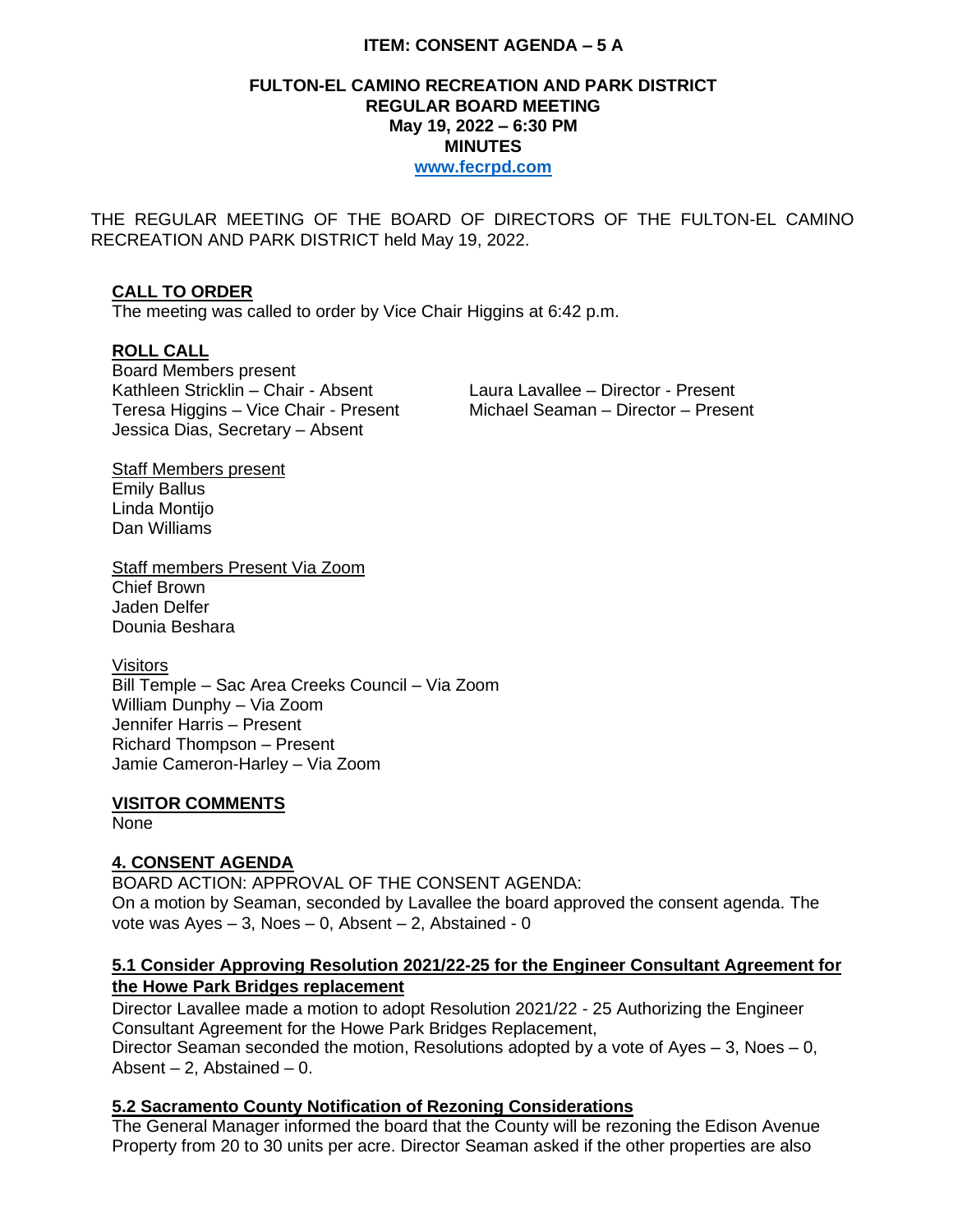being rezoned and not just our Edison Property. If the latter is true, then that would be considered spot zoning which is not allowed. General Manager Ballus will clarify with the County of Sacramento. Vice Chair Higgins thinks the timing is suspect since our plans for the Edison Property are now public knowledge. The General Manager Ballus to investigate and report back to board at next meeting

## **6.1 Master Plan Status**

General Manager Ballus gave an overview of the Master Plan. We started Fiscal year 2020-21 with low reserves and then Covid-19 hit. We were hoping Covid-19 would end by December 2020 which we all know it didn't. Staff is routinely charged with generating 40% of the budget. The staff know the challenges that we have to face the last two years but doesn't think that knowledge is publicly known. Director Seaman suggested we simplify the information and put it on the website, so the public is aware of what we have done and plan on doing. Director Lavallee stated we are making progress on the Master Plan, just not necessarily in the way we had planned, but we are making progress. The suggestion was made to bring back the park Advisory Committee meetings back. They have not happened since before Covid struck. Vice Chair Higgins suggested that a summary be placed on the website of what has happened.

### **6.2 Creekside Nature Area**

Vice Chair Higgins read a letter from the Sacramento Area Creeks Council. Bill Templin with the Sacramento Area Creeks Council visited the Creekside School site and noticed a lot of locals using the site to walk. The area is important to the local residents. The park district does not have an easement with the school district which is a problem. The San Juan Unified School District (SJUSD) is in discussions with us to look at several different options. They will be meeting with us in the near future to discuss it further. Director Seaman stated that the current site plan is proposing a small footpath along the creek in the flood plain. which will be a problem when it gets wet or marshy, not mention that no police, emergency or maintenance vehicles could get through it. Director Lavallee stated that the way the original owner had ceded the park makes it so the district can't claim access to this property. Our legal ground is shaky, and we shouldn't go with an adversarial approach on this topic. Director Seaman stated his concern regarding the wildfire danger to the Blue Oak Forest and the adjacent homes in this area. A win-win-win situation for all parties needs to be created. He believes we need to be doing the best for the public not for one agency.

# **6.2 General Manager's Report**

General Manager reported that all the general managers met with SJUSD and discussed shared opportunities for grants and possibly joint grant writers.

### **7. Committee Reports**

None

# **8. Director's Comments**

### Dias – Absent

Higgins – People in her neighborhood are talking about the July3rd event again. She met a band that she was happy with and was affordable. We need to discuss all options.

Lavallee – Asked if there was an update as to monies coming in from the new apartments being built west of Arden Fair. There was no update. Glad to see the General Manager still pursuing the ERAF situation.

### Stricklin – Absent

Seaman – Toured Bohemian Park with Assemblyman Kevin McCarty's legislative staff regarding what we hope to accomplish there. Toured St. John's for Real Change housing and it was very enlightening. The initiative we opposed last month did not qualify for the 2022 ballot. They are targeting the 2024 ballot. In discussion with the McCarty staff, the state will be in the same boat as last year budget-wise with a possible budget surplus. Assembly Members Cooley and McCarty are both interested in Empowerment Park and could help the project get some money.

### **8. Information/Correspondence/Announcements**

A. CARPD Conference, May 18 - May 21, 2021